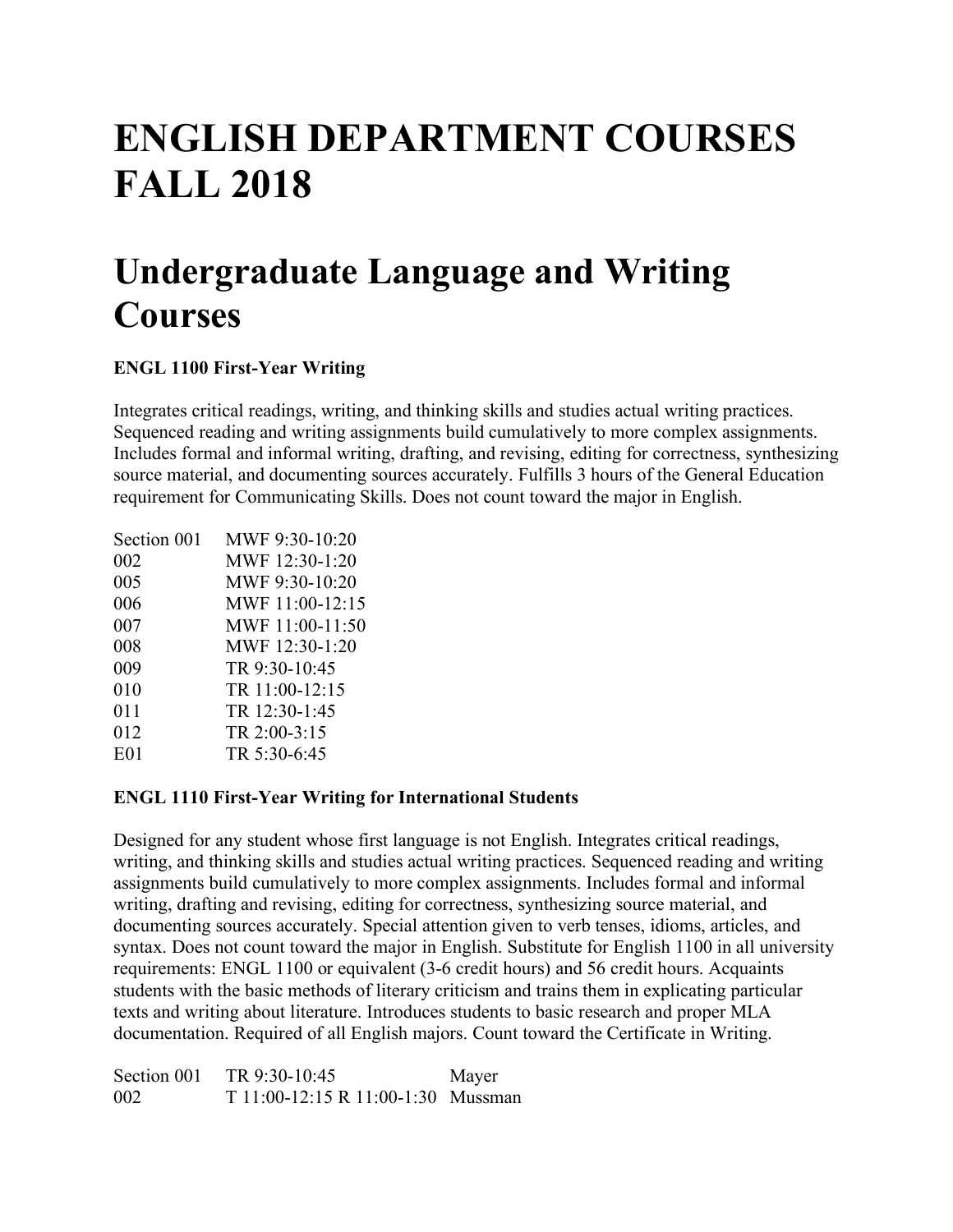#### **ENGL 2110 Information Literacy in the Humanities and Fine Arts**

Section 001 Online VanVoorden

Introduces students to the main components of information literacy, including digital, web, and media literacies as well as library databases. Students will work with both digital and print materials to find, to evaluate, and to synthesize information while developing the critical thinking skills of questioning and reasoning. Frequent writing and multimedia assignments will provide practice in using various technologies to assemble and to share information. Fulfills the University's General Education requirement for a course in information literacy.

#### **ENGL 2400 Rhetorical Ways with Words**

Section 001 MW 11:00-12:15 Obermark

This course focuses on the diverse purposes and uses of language and writing, encouraging students to consider their functions beyond solely academic and literary realms.

#### **ENGL 2410 Literate Lives**

Section 001 TR 11:00-12:15 Schott

This course raises definitional and exploratory questions: What is literacy? How does it change across time? Who has access to it? How can literacy both empower and marginalize people? To explore these complex questions, students will investigate the ways in which contemporary practices of literacy – reading, writing, listening, speaking, digital composing, and critical thinking – function in the lives of individuals, communities, and cultures. Students will interrogate current definitions of literacy, study scholarship about literacy, explore literacy myths, and reflect on how their own literate lives have been shaped. They may engage in field work and interact with local literacy communities. This course satisfies the core curriculum requirement for the Language and Writing Studies area.

#### **ENGL 2810 Traditional Grammar**

| Section 001 | $TR 2:00-3:15$ VanVoorden |            |
|-------------|---------------------------|------------|
| 002         | Online                    | VanVoorden |

An introduction to the terms and concepts of traditional grammar, beginning with functions of the noun and forms of the verb is simple sentences, moving to more complex structures such as subordinate clauses and verbal phases, and ending with the application of this material to issues of Standard English.

#### **ENGL 3090 Writing about Literature**

Section 001 TR  $12:30-1:45$  Kimbrell

Prerequisites: ENGL 1100 or equivalent (3-6 hours) and 56 credit hours. Acquaints students with the basic methods of literary criticism and trains them in explicating particular texts and writing about literature. Introduces students to basic research and proper MLA documentation. Required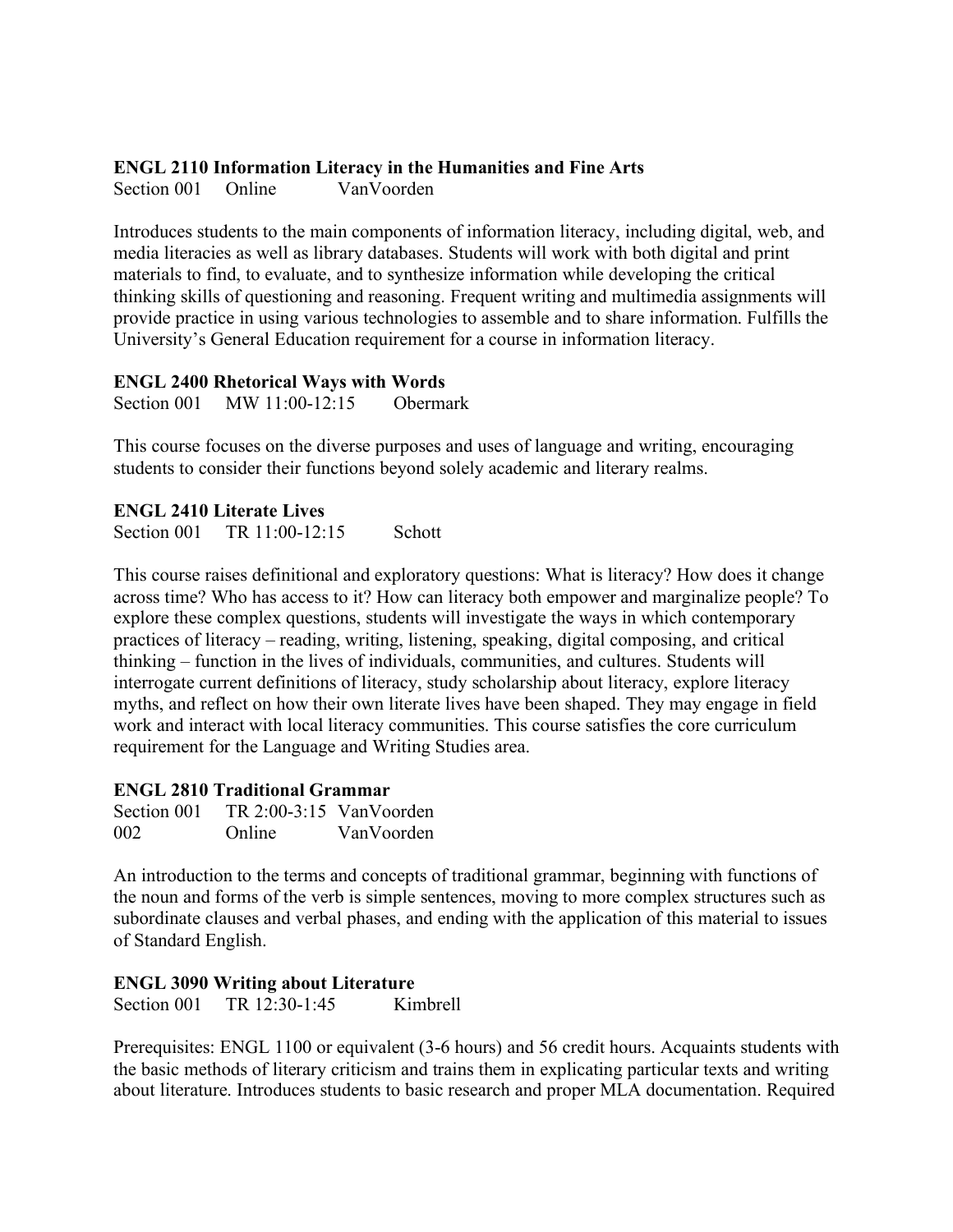of all English majors. Does not count toward the major in English. May not be taken on satisfactory/unsatisfactory option. Counts toward the Certificate in Writing.

### **ENGL 3100 Junior-Level Writing**

Prerequisite: ENGL 1100 or equivalent (3-6 hours) and 56 credit hours. Focuses on writing and illiteracies in various contexts. Builds on intellectual maturity, knowledge, and abilities gained through prior university studies. Enhances analytical, communicative, persuasive, and explanatory capabilities. Includes complex readings and research. Fulfills the University's requirement for a junior-level course in Communicative Skills. Counts toward the Certificate in Writing.

| Section 001 | MW 8:00-9:15   | Irwin      |
|-------------|----------------|------------|
| 002         | MW 9:30-10:45  | Coalier    |
| 003         | M 9:30-10:45   | Mckelvie   |
| 004         | MW 11:00-12:15 | Irwin      |
| 005         | MW 11:00-12:15 | Coalier    |
| 006         | MW 12:30-1:45  | Kimbrell   |
| 007         | MW 12:30-1:45  | Wall, D.   |
| 008         | MW 2:00-3:15   | Kimbrell   |
| 009         | TR 3:30-4:45   | Wall, D.   |
| 010         | TR 9:30-10:45  | <b>TBA</b> |
| 011         | TR 11:00-12:15 | Alexander  |
| 012         | TR 12:30-1:45  | <b>TBA</b> |
| 013         | TR 2:00-3:15   | Alexander  |
| 014         | TR 2:00-3:15   | <b>TBA</b> |
| 015         | Online         | VanVoorden |
| 016         | Online         | Maltby     |
| 017         | Online         | Watt       |
| 018         | Online         | Watt       |
| 019         | Online         | Watt       |
| 020         | Online         | <b>TBA</b> |
| 021         | Online         | <b>TBA</b> |
| 023         | Online 8W2     | <b>TBA</b> |
| 024         | Online 8W2     | <b>TBA</b> |
| E01         | MW 5:30-6:45   | <b>TBA</b> |
| E02         | TR 5:30-6:45   | <b>TBA</b> |
|             |                |            |

#### **ENGL 3110 Junior Level Writing for International Students**

Section 001 TR 12:30-1:45 Brefeld

Prerequisite: ENGL 1110 or equivalent (3-6 hours) and 56 credit hours. Designed for any student whose first language is not English. Builds on intellectual maturity, knowledge, and abilities gained through prior university studies. Enhances analytical, communicative, persuasive, and explanatory capabilities in contemporary American English. Includes formal research and documentation methods from a variety of fields. Emphasizes students' reading abilities, both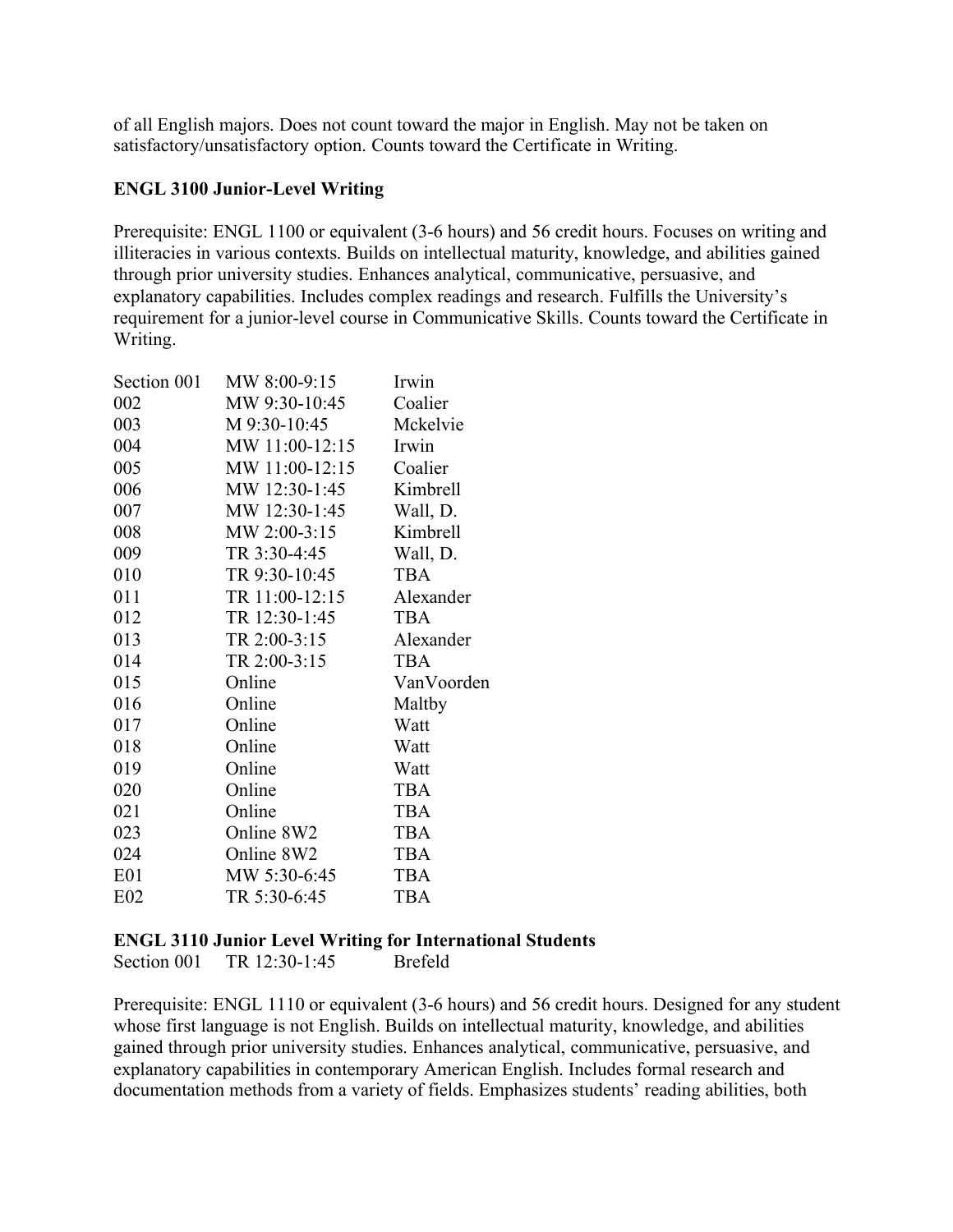comprehension and vocabulary. Fulfills the University's requirement for a junior-level course in Communicative Skills. Counts toward the Certificate in Writing.

## **ENGL 3120 Business Writing**

Prerequisite: ENGL 1100 or equivalent (3-6 hours). This course further develops the experienced writer's style and analytical capabilities to the level of sophistication necessary for upperdivision writing assignments and for business and professional settings. Writing assignments may include business correspondence, reports, resumes, proposals, analyses, feasibility studies, and articles for in-house publications. The course emphasizes clarity, conciseness, organization, format, style, tone, and mechanical correctness; expands upon students' research and documentation skills; and requires research in university libraries. Fulfills the university's requirement for a junior-level course in communicative skills. Course counts toward the Certificate in Writing.

| Section 001 | MW 8:00-9:15   | <b>TBA</b> |
|-------------|----------------|------------|
| 002         | MW 9:30-10:45  | Staley     |
| 003         | W 9:30-10:45   | Mckelvie   |
| 004         | MW 11:00-12:15 | Staley     |
| 005         | TR 9:30-10:45  | Allison    |
| 006         | TR 11:00-12:15 | Allison    |
| 007         | TR 11:00-12:15 | Staley     |
| 008         | TR 12:30-1:45  | Staley     |
| 009         | TR 2:00-3:15   | Staley     |
| 010         | Online         | Coalier    |
| 011         | Online         | Coalier    |
| 012         | Online         | Mckelvie   |
| 013         | Online         | <b>TBA</b> |
| 014         | Online 8W1     | <b>TBA</b> |
| 015         | Online 8W2     | Mckelvie   |

## **ENGL 3130 Technical Writing**

Prerequisite: ENGL 1100 or equivalent (3-6 hours). The major elements of industrial technical writing. Writing assignments include technical definitions, abstracts and summaries, mechanism descriptions, instructions, process analyses, technical reports and proposals. Emphasis is placed on clarity, conciseness, organization, format, style, and tone. The course includes an introduction to research methods and documentation. All readings are selected from industrial material. Fulfills the university's requirement for a junior-level course in communicative skills, subject to the approval of the student's major department. Course counts toward the Certificate in Writing.

| Section 001 | Online        | <b>TBA</b> |
|-------------|---------------|------------|
| 002         | TR 12:30-1:45 | <b>TRA</b> |
| 003         | Online 8W1    | Klein      |
| 004         | Online        | Schott     |
| 005         | Online        | <b>TRA</b> |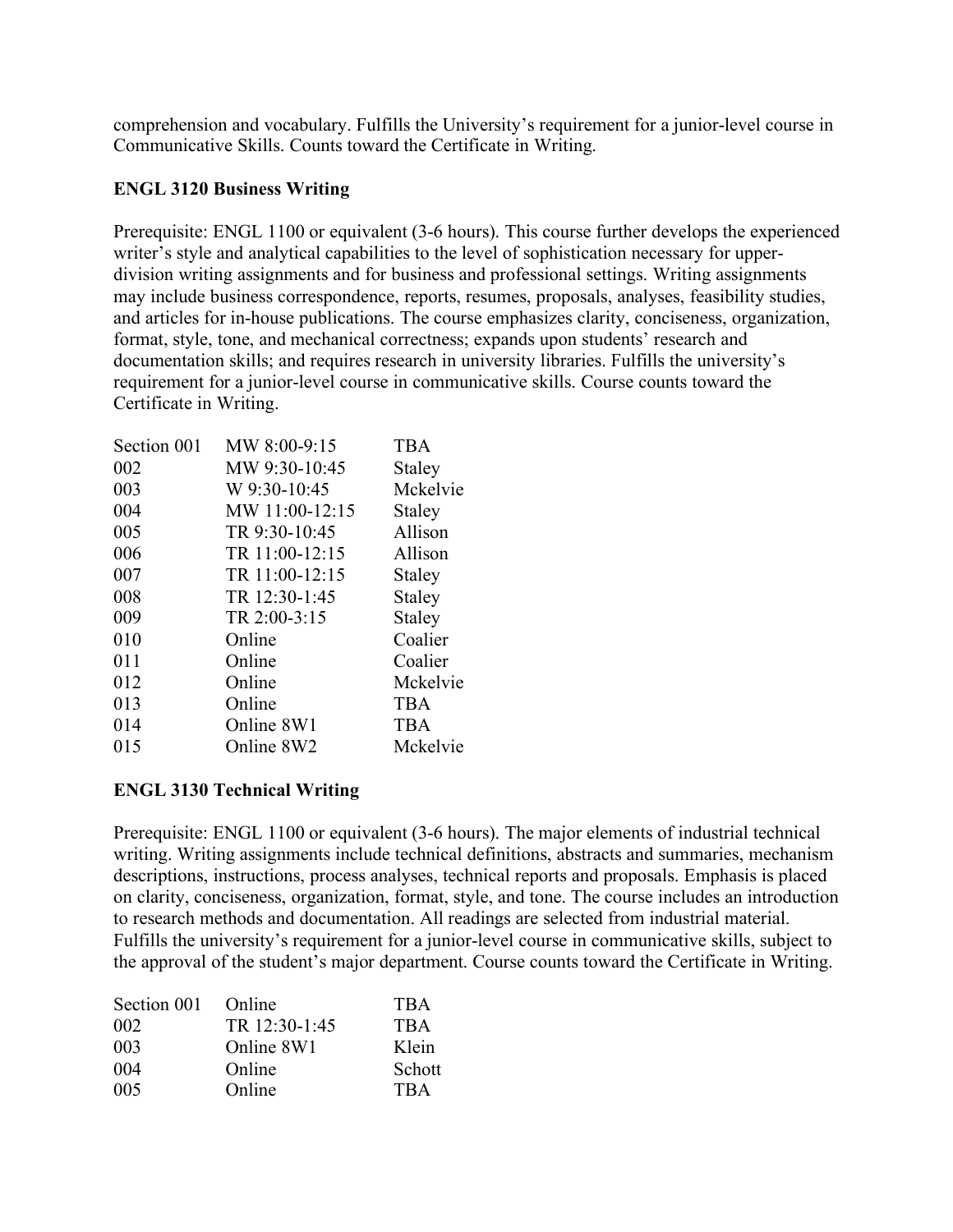#### **ENGL 3160 Writing in the Sciences**

| Section 001 Online |            | <b>TBA</b> |
|--------------------|------------|------------|
| 002                | Online 8W2 | Klein      |

Prerequisite: ENGL 1100 or equivalent (3-6 hours). Designed to teach students how to write effectively in the sciences. Writing assignments include short reports, proposals and a major project. Students are encouraged to select projects that will reflect work in a science course which may include a research or analytical report, a formal proposal or a procedure/instruction manual. Emphasis is placed on clarity, conciseness, organization, format, style, and tone. The course will include an introduction to research methods and documentation. Fulfills the university's requirement for a junior-level course in communicative skills, subject to the approval of the student's major department. Counts toward the Certificate in Writing.

#### **ENGL 4800 Introduction to English Linguistics**

Section 001 TR 2:00-3:15 Torbert

This course presents a survey of linguistics with emphasis on what the field reveals about the English language. Topics include the sounds of language, grammar, writing systems, language acquisition, language in society, language history, dialects, and usage.

### **ENGL 4810 Descriptive English Grammar**

Section 001 TR 11:00-12:15 Torbert

Prerequisites: ENGL 3100 or equivalent; ENGL 2810 or passing grade on English-Education Test of Basic Grammar. This course presents a descriptive study of modern English morphology and syntax (grammar) from the perspectives of traditional, structural, and transformational grammar.

## **ENGL 4871 Publishing: Writers, Editors, and Readers**

Section 001 Online 8W2 Allison

Prerequisites: ENGL 3120, ENGL 3130; or equivalent. Students will explore how the technological revolution has changed the way writers write, editors edit, and readers read. Topics covered will include the social and political implications of these technological advances in book, magazine, and online publishing. We will discuss how the roles of editors and writers have changed. Students will develop a semester writing or editing project that emerges out of this exploration. This course is for writers interested in having their work published and for anyone interested in working in the publishing field. This course counts toward the Professional, Creative, and Technical Writing Certificates.

## **ENGL 4877 Writing in Social Media**

Section 001 Online 8W1 Klein

The theory and practice of communication through social media. Emphasis on the role of social media in industry. Prerequisites: ENGL 1100 or equivalent (3-6 hours) and junior standing.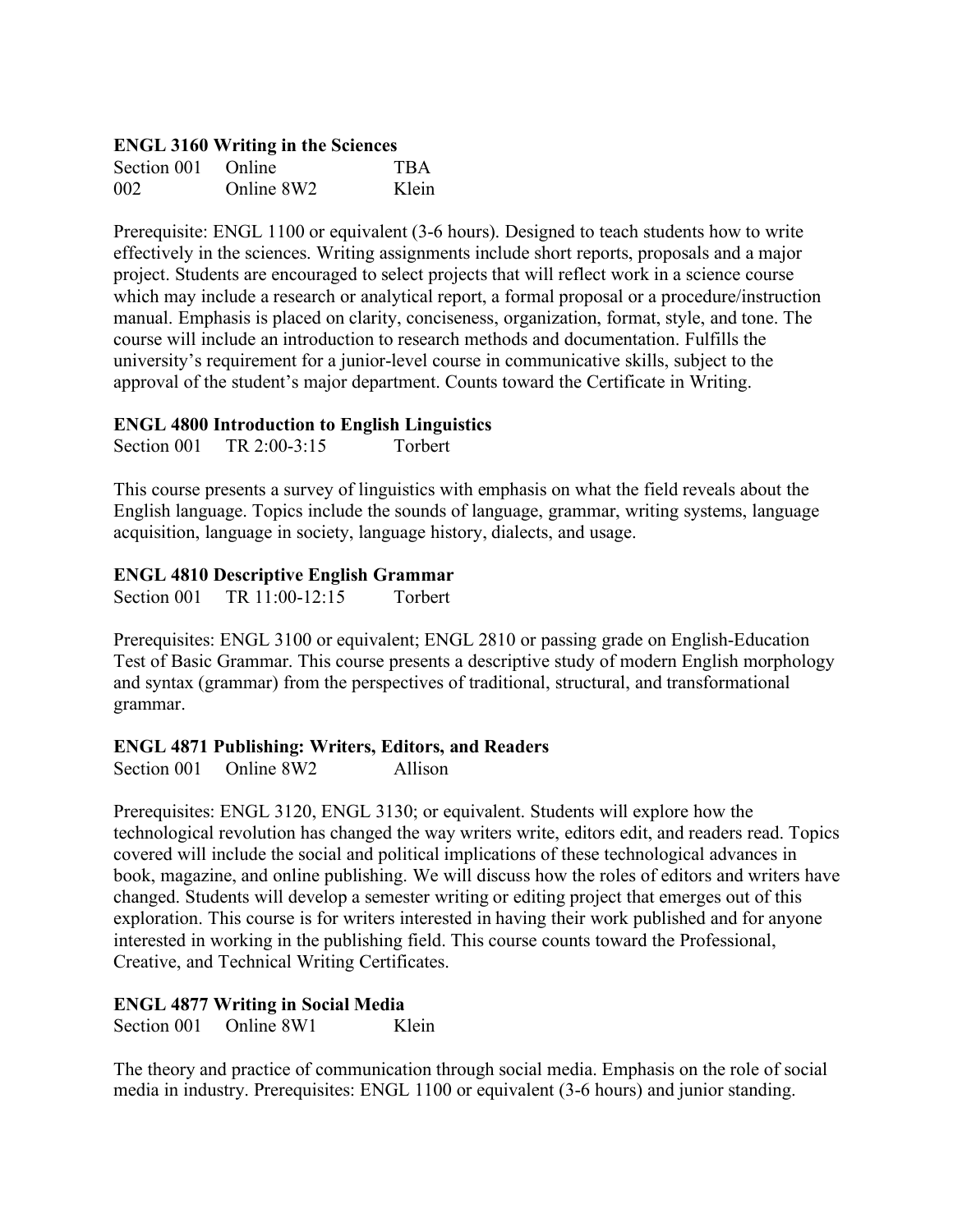## **Undergraduate Literature in English Courses**

**ENGL 2360 Hey, Have you Read \_\_\_\_?** Section 001 MWF 9:30-10:20 Irwin

This course satisfies the core curriculum requirement for the literature in English area. It introduces students to approaches to reading literature in the 21<sup>st</sup> century. The course can focus on a specialty area, such as a genre, time period, or nationality, or on a theme transcending several specialty areas. Students will learn to read closely and begin to look at literature various theoretical or cultural lenses.

#### **ENGL 3090 Writing about Literature**

Section 001 TR 12:30-1:45 Kimbrell

Prerequisites: ENGL 1100 or equivalent (3-6 hours) and 56 credit hours. Acquaints students with the basic methods of literary criticism and trains them in explicating particular texts and writing about literature. Introduces students to basic research and proper MLA documentation. Required of all English majors. Does not count toward the major in English. May not be taken on satisfactory/unsatisfactory option. Counts toward the Certificate in Writing.

#### **ENGL 3320 British Literature in the Long 19th Century**

Section 001 TR 12:30-1:45 Wall, E.

This course meets the requirement for one 3000 level course in British literature. It surveys the arc of British literature from about 1790 into the early 20<sup>th</sup> century: the Romantic, Victorian, and Modernist eras.

#### **ENGL 3530 Contemporary World Literature**

Section 001 TR 9:30-10:45 Kimbrell

This course covers selected World Literature from the 20<sup>th</sup> and 21<sup>st</sup> centuries with emphasis on non-European literatures. This course may include works from Europe, Latin American, the Middle East, Africa, and Asia; it excludes literature from the United States and England. It satisfies the cultural diversity requirement of UMSL.

#### **ENGL 3710 American Literature Before 1865**

Section 001 MW 11:00-12:15 Wall, D.

This course features representative selections from American authors from the early seventeenth century to the Civil War. This course fulfills the American Literature requirement for the major.

#### **ENGL 3720 American Literature After 1865**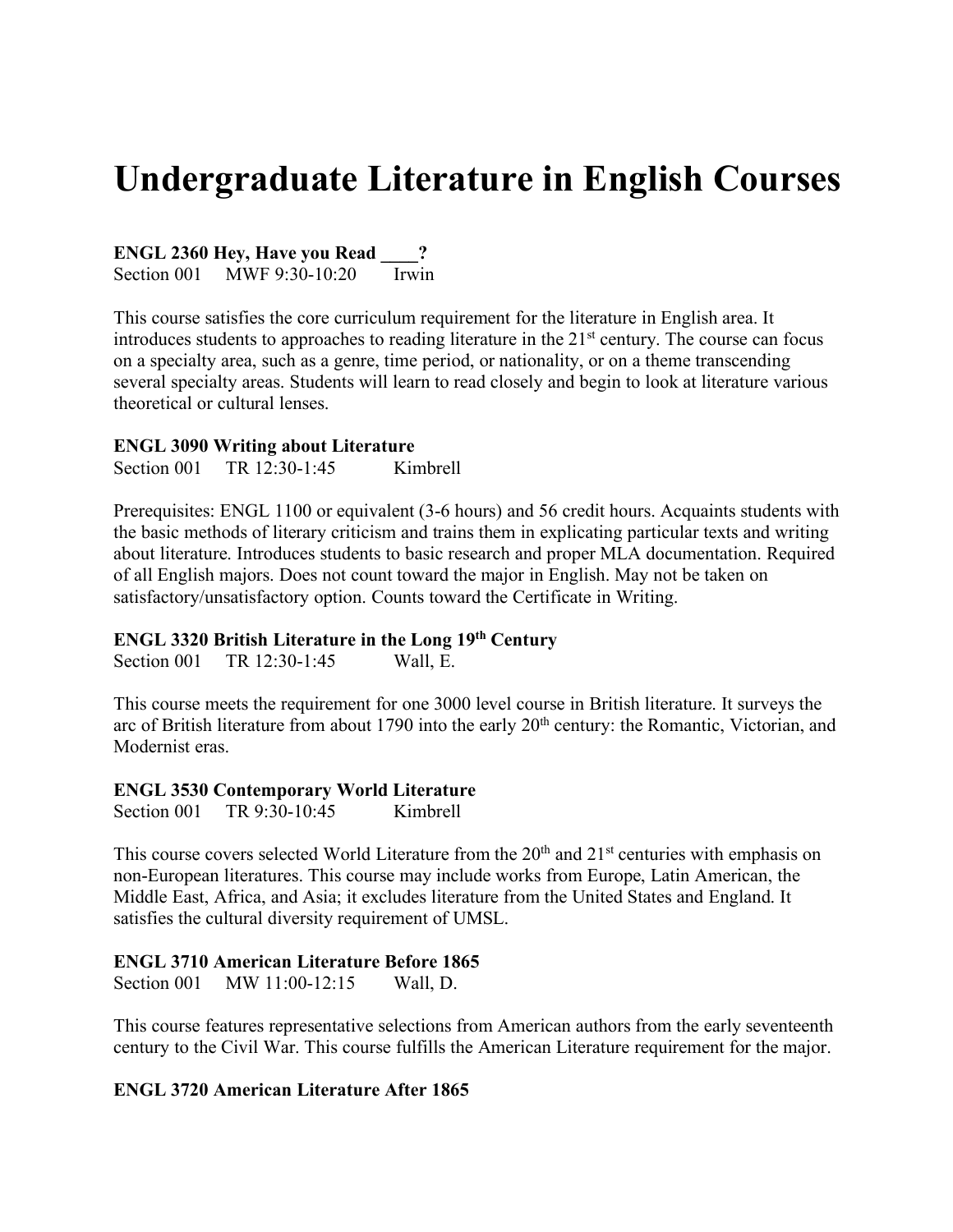Section 001 MW 9:30-10:45 Peterson

English 3720 surveys the development American Literature after the Civil War. The course will start with contemporary fiction before going back to explore late romanticism, the various strains of realism, naturalism, modernism, and postmodernism. We will read poetry, short stories, drama, and novellas by a wide range of authors that will include Emily Dickinson, Walt Whitman, Mark Twain, Kate Chopin, Charles Chesnutt, W. E. B. DuBois, F. Scott Fitzgerald, Ernest Hemingway, Langston Hughes, T.S. Eliot, Ezra Pound, Tennessee Williams, Arthur Miller, Eudora Welty, Flannery O'Connor, David Foster Wallace, Alice Walker, and others. Class discussions will focus on cultural contexts and literary styles. Groups of students will be assigned to lead the discussion at various points in the semester. There will be daily reading quizzes, four in-class essays, a longer writing project, a mid-term and a final exam.

#### **ENGL 4060 Adolescent Lit**

Section 001 W 4:00-6:30 Gavin

The course will expose students to the large variety of quality adolescent literature available for reading and study in middle and high school classes. It will also examine the relevance of a variety of issues to the reading and teaching of adolescent literature, among them: reader response; theory and practice; multi-culturalism; literacy; the relation of adolescent literature to "classic" literature the role of adolescent literature in interdisciplinary studies; adolescent literature as an incentive to extracurricular reading.

#### **ENGL 4370 Shakespeare: Tragedies & Romances**

Section 001 TR 9:30-10:45 Schreyer

This course explores six of Shakespeare's Tragedies and Romances. Lectures will emphasize the conventions of these genres and situate the plays in their historical, cultural, and literary contexts; assignments focus on the language and structure of the plays and aim to develop students' close readings skills. We may also bring modern film adaptations to bear on our study. Vital to our understanding will be late sixteenth  $\&$  early seventeenth-century notions of novelty and innovation as opposed to custom and commonplace. How, in other words, did Shakespeare view his plays in relation to well-known stories inherited from scripture, the classical tradition, Britain's chronicle histories, and other legends? To what extent did he see himself as a pioneer of an emergent vernacular literary canon?

#### **English 4550 001 Novels into Films: The Nineteenth-Century**

Section 001 T 2:00-4:40 Carroll

We shall consider the novels both in their own right and as a basis for the films. We shall assess the films both as independent works of art and as interpretations of the novels. We shall examine the ways in which cinematic condensation and transposition tacitly reflect interpretive decisions, and we shall compare the stylistic and tonal devices available to novels and films. We shall consider the differences between the inherent properties of the two media–for instance, the reflective and analytic capacities of prose, and the sensuous immediacy of film–and we shall ask how these differences channel the kinds of meaning available for these specific representations.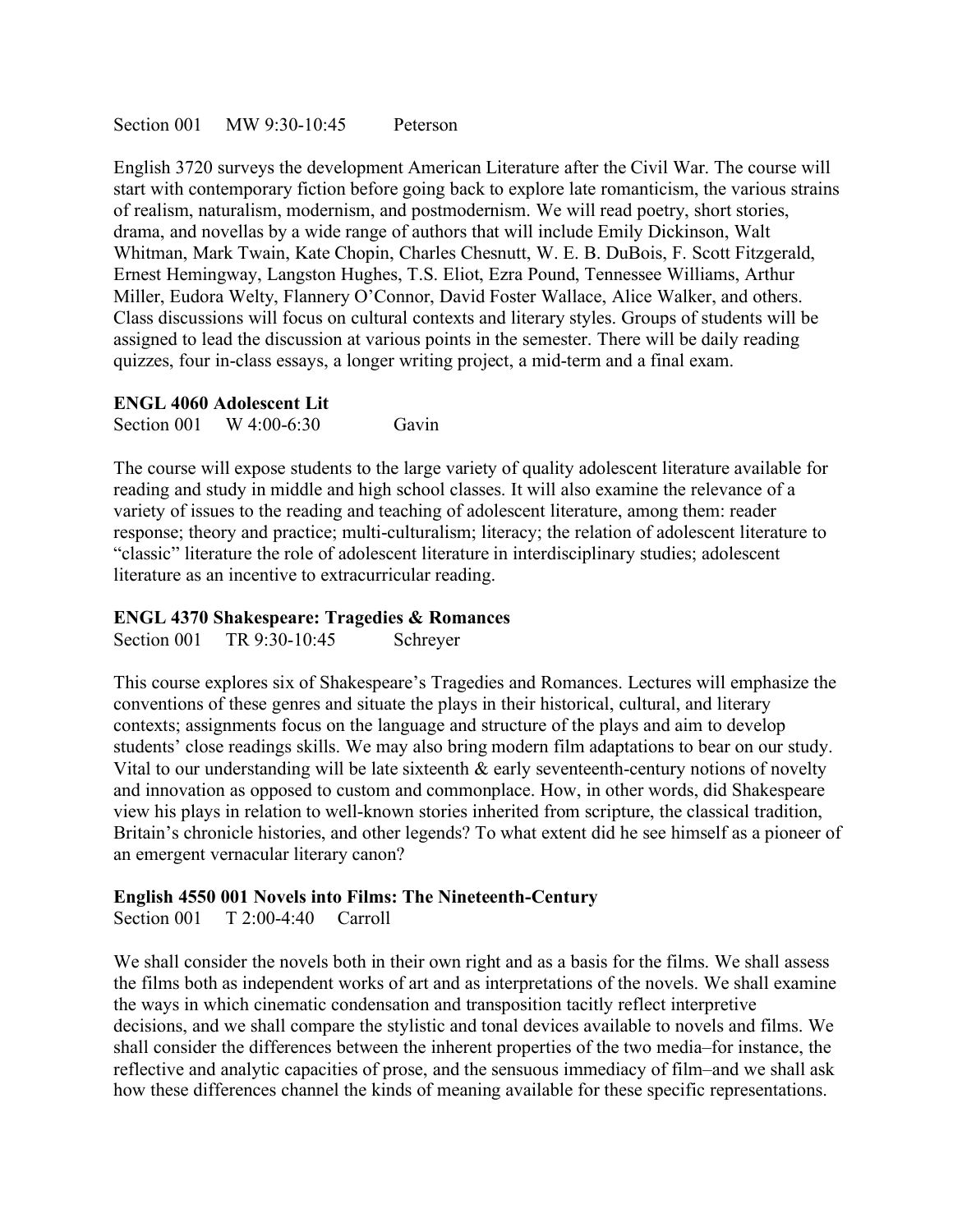We shall use concepts from contemporary critical theory to discuss the psychological, social, biological, and historical aspects of the works, and we shall assess critical commentaries on the works. All students will be assigned times in which to present topics for class discussion. Graded assignments will consist of two shorter papers and one longer paper. Here is a list of the novels and films:

Jane Austen, Sense and Sensibility, (Ang Lee's movie)

Charlotte Bronte, Jane Eyre (we shall compare two movie versions: Zefirelli's and an A&E production)

George Eliot, Silas Marner (we shall compare the Masterpiece Theater movie version with Steve Martin's modernized version, A Simple Twist of Fate)

Oscar Wilde, Dorian Gray (we shall watch the 1945 Hollywood version, and also watch the biographical film Wilde)

Henry James, The Europeans (we shall watch the 1979 Merchant/Ivory movie version) Thomas Hardy, Tess of the d'Urbervilles (we shall watch Polanski's Tess)

#### **ENGL 4650 Modern American Fiction**

Section 001 MW 2:00-3:15 Peterson

English 4650 explores modernism, postmodernism, and post-postmodernism in American novels and short stories from the 20th and 21st centuries. We will read short stories by Sherwood Anderson, Edith Wharton, Katherine Anne Porter, Langston Hughes, Shirley Jackson, John Cheever, John Barth, Raymond Carver, and Louise Erdrich, as well as stories by 21st century authors. We will read novels by Willa Cather (*Death Comes for the Archbishop*), William Faulkner (*As I Lay Dying*), Thomas Pynchon (*The Crying of Lot 49*), Leslie Marmon Silko (*Ceremony*), Don DeLillo (*End Zone*), and Alice Walker (*The Color Purple*). The class will be conducted as a seminar with discussion and occasional mini-lectures. Class discussions will focus on cultural contexts and literary styles. Groups of students will be assigned to lead the discussion at various points in the semester. There will be daily reading quizzes, two short essays, a mid-term and a term paper.

#### **ENGL 4710 Native American Literature**

Section 001 TR 12:30-1:45 Wall, D.

Native American Literature will explore contemporary Indigenous writers' works, in both written and film forms, and the cultural traditions, both Native and Non-Native, that underpin their writings.

## **ENGL 4930 Studies in Gender and Literature: Feminism and Witchcraft**

Section 001 MW 11:00-12:15 Nigro

This class is a theoretical inquiry that will focus on the social, cultural, and historical perspectives of witchcraft in literature and nonfiction through a feminist framework. We will consider the implication of what it means to be a witch, both in the past and the present. As Elizabeth Reis writes, "Women who challenge cultural notions of appropriate conduct ... were (and still are) vulnerable" to criticism and ostracism. We will examine how the witch's body fits into (or battles) proscribed gender roles of knowledge and power with her "disorderly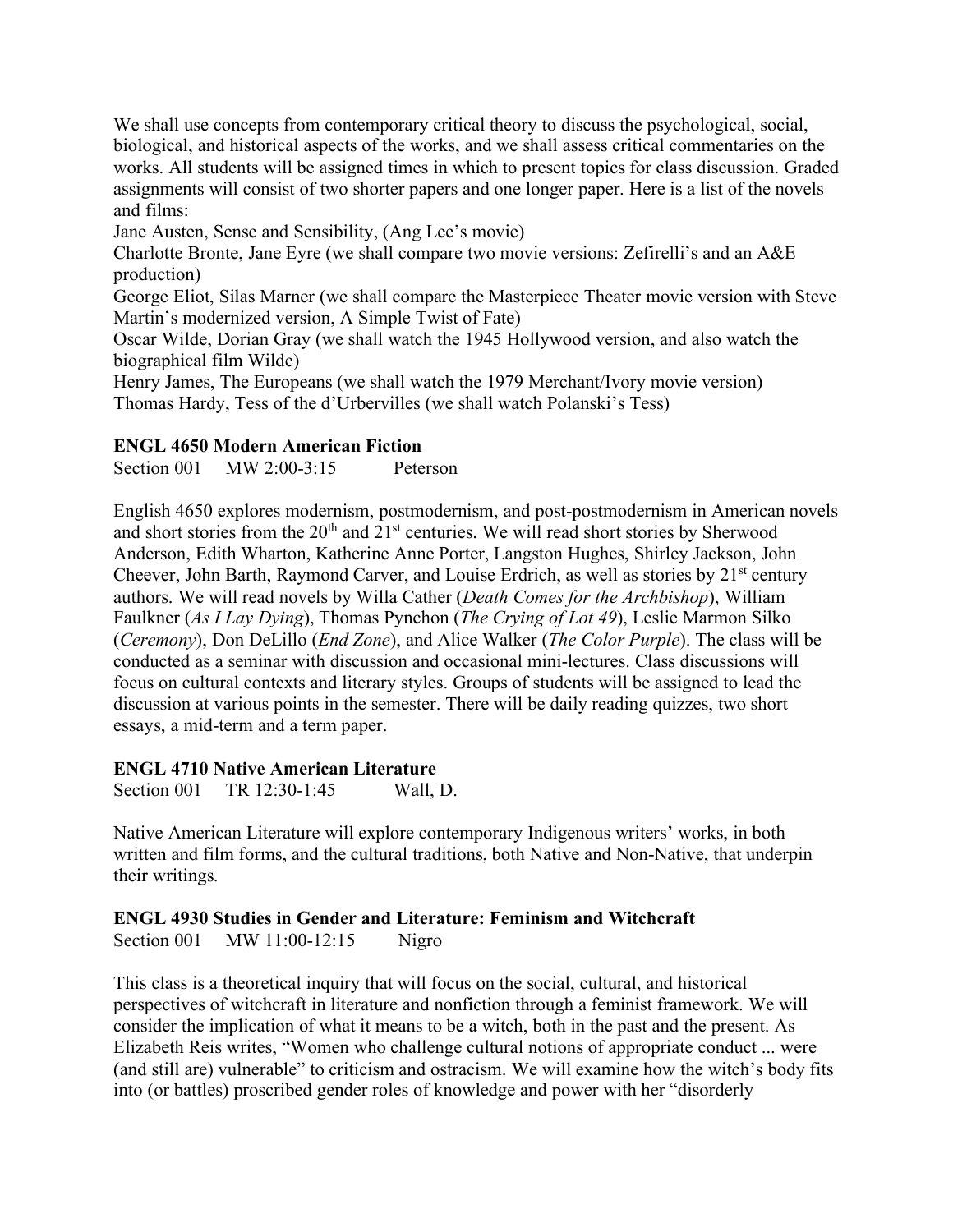tongue." There is a research requirement for this class, critical writing and close reading of a juvenile/young adult text, an analysis of witches as portrayed in the media, and a Discussion Board directed- discussion requirement.

## **Undergraduate Creative Writing Courses**

#### **ENGL 2020 Introduction to Creative Writing**

Section 001 MW 12:30-1:45 Watt

How do creative writers decide what material is best suited for a story, an essay, a poem? In Introduction to Creative Writing, a multi-genre creative writing survey and workshop focusing on the study of three genres— short fiction, poetry, and creative nonfiction—we will explore this question as we study and experiment with each. Pairing creativity with critical thinking, this course offers basic writing practice in a nonthreatening context and introduces students to primary concepts and techniques of craft (e.g. narrative, voice, character, setting, imagery, metaphor, point-of-view). We will explore literary conventions specific to each genre, but we will also focus on universal qualities that make all writing effective for an audience. This course requires three different kinds of writing: brief analytic essays, open-ended exploratory exercises, and carefully-revised original work. This course also introduces students to the workshop environment. Students will choose their own topics of interest to explore when submitting writing for workshop review. While developing a portfolio of original work, students will study the writing of established authors in each genre by reading and critiquing these works through class discussions and by completing short written analyses and personal reflections. By the end of the course, students will complete a multi-genre portfolio project that demonstrates these techniques of craft and hones their skills of revision and editing.

#### **ENGL 2330 Introduction to Poetry**

Section 001 MW 2:00-3:15 Schreiner

A close study of poems, with special emphasis on the varieties of poetic form, and the means of interpretation and evaluation.

#### **English 4150 Creative Nonfiction**

Section 001 MW 12:30-1:45 Seely

What is creative about creative non-fiction? How do we make art from the material of experience? What does it mean, when writing non-fiction, to tell the truth? Designed for experienced writers, though not necessarily experienced writers of creative non-fiction, this course explores these questions, as well as other questions essential for writers of the literary essay. We will read classic and contemporary masters of the genre, from Baldwin to Strayed, and provide student writers with extensive feedback.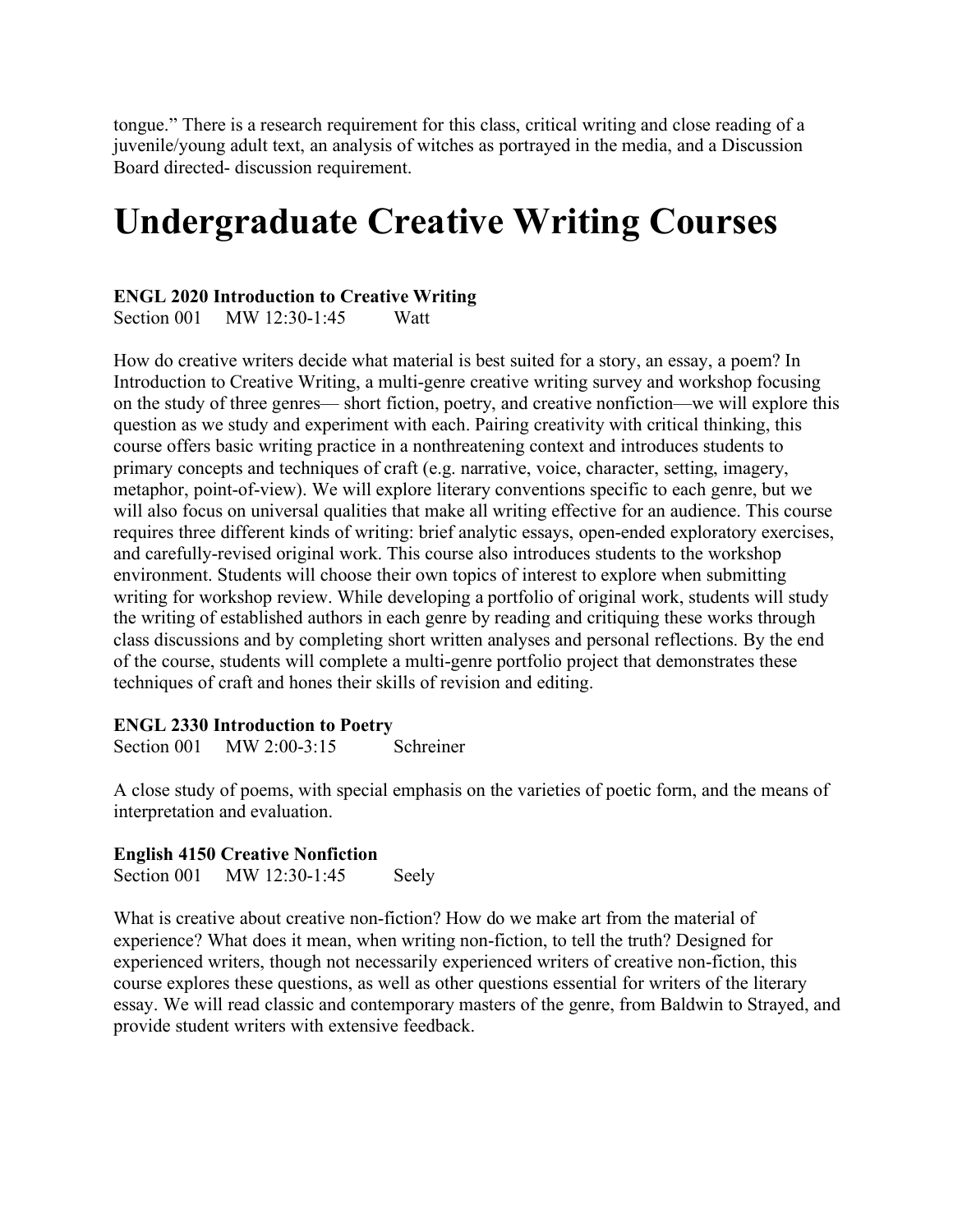## **Graduate Courses**

#### **ENGL 5000 Introduction to Graduate Studies**

Section G01 W 6:55-9:25 Grady

A survey of the approaches to literary study that have flourished in the academy over the last century, including New Criticism, structuralism, semiotics, reception theory, Marxism, feminism, deconstruction, psychoanalysis, gender criticism, new historicism, and other poststructuralist modes of address. This history of recent trends in literary criticism will be framed by discussions of contemporary institutional and curricular issues, academic language and writing, and proper bibliographical practice. Though much of the reading will be abstract and theoretical, we will try to remain grounded through practical criticism of Bram Stoker's *Dracula.*

#### **English 5300 Renaissance Literature: Shakespeare's Frenemies**

Section G01 R 6:55-9:25 Schreyer

Bloody revenge, political intrigue, incest, love, laughter, romance—*and pirates!* Not an HBO miniseries but an advanced study of the professional London stage from the 1580s to the 1620s with particular emphasis on the drama of Shakespeare's contemporaries. How, in other words, did Shakespeare's friends and competitors— Marlowe, Dekker, Middleton, and others—respond both to his plays ( $\&$  he to theirs) and the theater market in which they exhibited their dramatic wares? Did they see one another as rivals or as collaborators—and if so, how and when? To what extent did they borrow, adapt, and/or rival the successful plays of other acting companies? The plays that we will study may include Shakespeare's *Hamlet*, *The Tempest*, *The Merchant of Venice*, and *Much Ado about Nothing*, Marlowe's *The Jew of Malta*, Webster's *The Duchess of Malfi*, Kyd's *The Spanish Tragedy*, Fletcher & Massinger's *The Sea Voyage*, and Jonson's *Bartholomew Fair*. Assignments will include occasionally leading classroom discussion, regular participation, and a term paper.

#### **ENGL 5890 Teaching College Writing**

Section G01  $\,$  W 4:00-6:30  $\,$  Duffey

This course is designed for novice teachers of first-year writing, as well as experienced teachers who want to learn more about composition pedagogy and theory. Topics addressed are

- Intersections among literacy (writing, reading, listening, speaking, and critical thinking), culture, and politics
- Writing processes (drafting, revising)
- Responding to student writing (in conference and on drafts),
- Scholarly studies of writing students

Class activities will consist of readings in Composition Studies, written responses to them, a literacy history, and other projects. Those who wish to teach college writing in the future (in St. Louis or elsewhere) should consider this course as an addition to their professional credentials. It counts for the composition emphasis.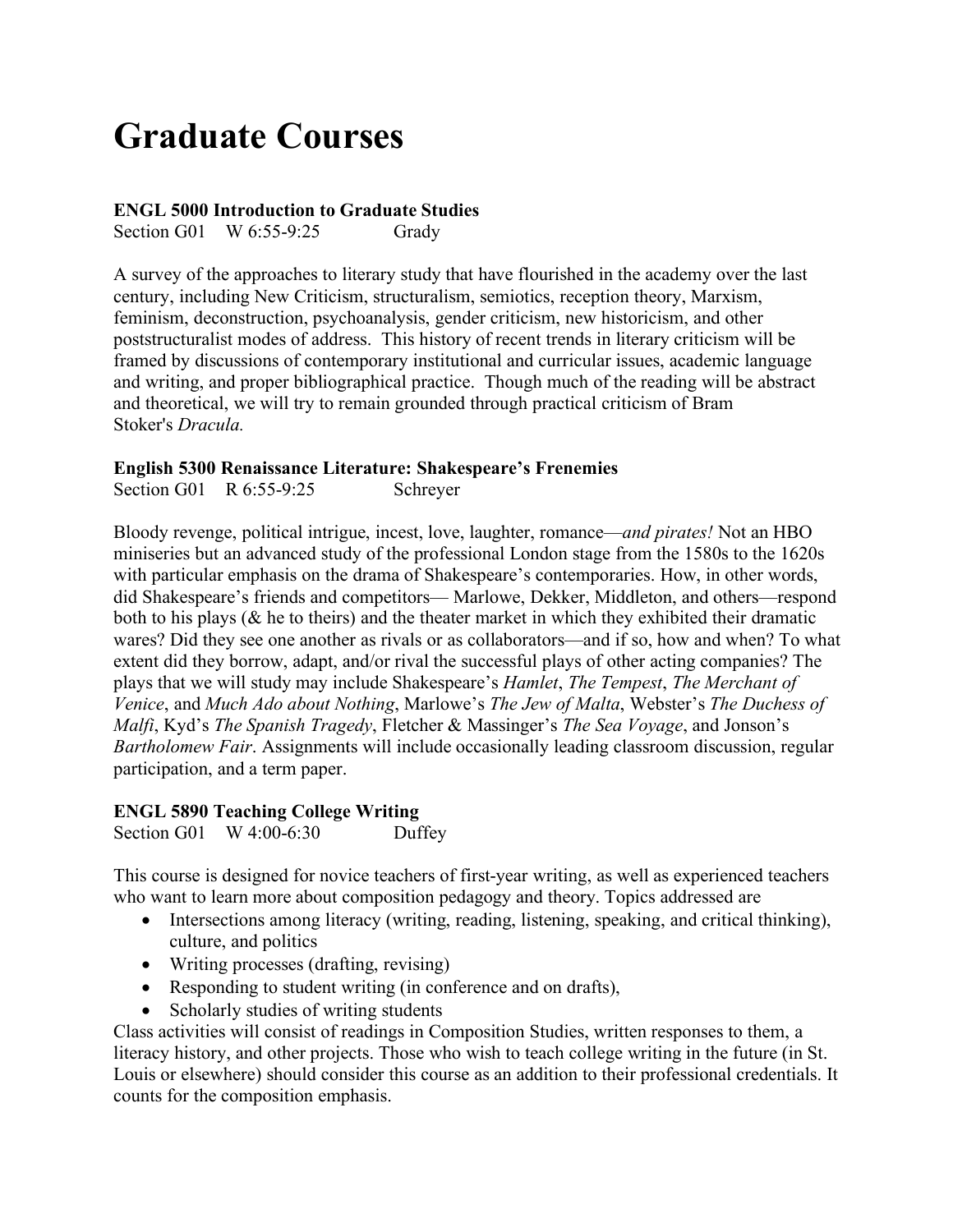## **ENGL 5910 Studies in Poetry: The Most Moderns: Djuna Barnes, H.D., Ezra Pound, and T.S. Eliot**

Section G01 W 6:55-9:25 Schreiner

Open to student in the MA and MFA programs. *Trilogy, Nightwood, Cantos, and Four Quartets* are some of the most modern, and perhaps most challenging, of modernist texts. Mythology, economics, psychology, sexuality, faith and war are some, not all, of the key topics inspiring these works. Henry James' influential *The Portrait of a Lady* will add to our picture of radical changes in culture and literature. In addition to reading great poetry and prose, we will learn more about modernism, what led to it, and where it led literature of the  $20<sup>th</sup>$  and  $21<sup>st</sup>$  centuries. Assignments include weekly short writings creative and/or scholarly, and a presentation.

### **ENGL 5940 Studies in Gender & Literature: Queer Romanticism: England's Other Man** Section G01 M 6:55-9:25 Schneider

In her introduction to Torrid Zones, Felicity Nussbaum identifies a figure that she refers to as "England's other woman," insisting that "The invention of the 'other' woman of empire enabled the cult of domesticity in England and, at the same time, the association of the sexualized woman at home with the exotic, or 'savage,' non–European woman." This course mirrors her text with a slight gender twist because it focuses on the figure of "England's other man," the role he played in the production of the "cult of domesticity" and also as the metonymic double for the sexualized man at home. Specifically, we will examine the role that the literary construction and maintenance of the figure of the sodomite—in its many guises—played in eighteenth- and earlynineteenth-century British imperial policy. Our primary goal will be to develop an analysis of the symbolic over-determination invested in Oriental sexuality and the sodomite as represented in various literary works written between 1792 and 1850. Topics will include the following: revisions of femininity and masculinity, male sentimentality, normative notions of gender identity, oriental sexuality, and British sexual geographies.

#### **ENGL 5950 Reading & Writing Autobiography**

Section G01 M 4:00-6:30 Ebest

Do you like to write? Do you need to tell your story? To reflect on your life? Are you looking for a course to fulfill requirements for your Gender Studies certificate, American literature, Composition Studies, or MFA course needs? In this course, we will begin with Sidonie Smith & Julia Watson's *Reading Autobiography: A Guide for Interpreting Life Narratives*, then analyze contemporary American autobiographies by male and female writers including Mary Karr, Roxanne Gay*,* Ta-Nehisi Coates, Patti Smith, and Maggie O'Farrell—plus a graphic memoir either *Maus* or *Fun Home* (your choice). As the title suggests, course work will alternate between reading and writing autobiography. The final project will be a portfolio including an Introduction and 3 revised chapters.

#### **ENGL 5950 Contemporary Irish & Scottish Writers**

Section G02 T 4:00-6:30 Wall, E.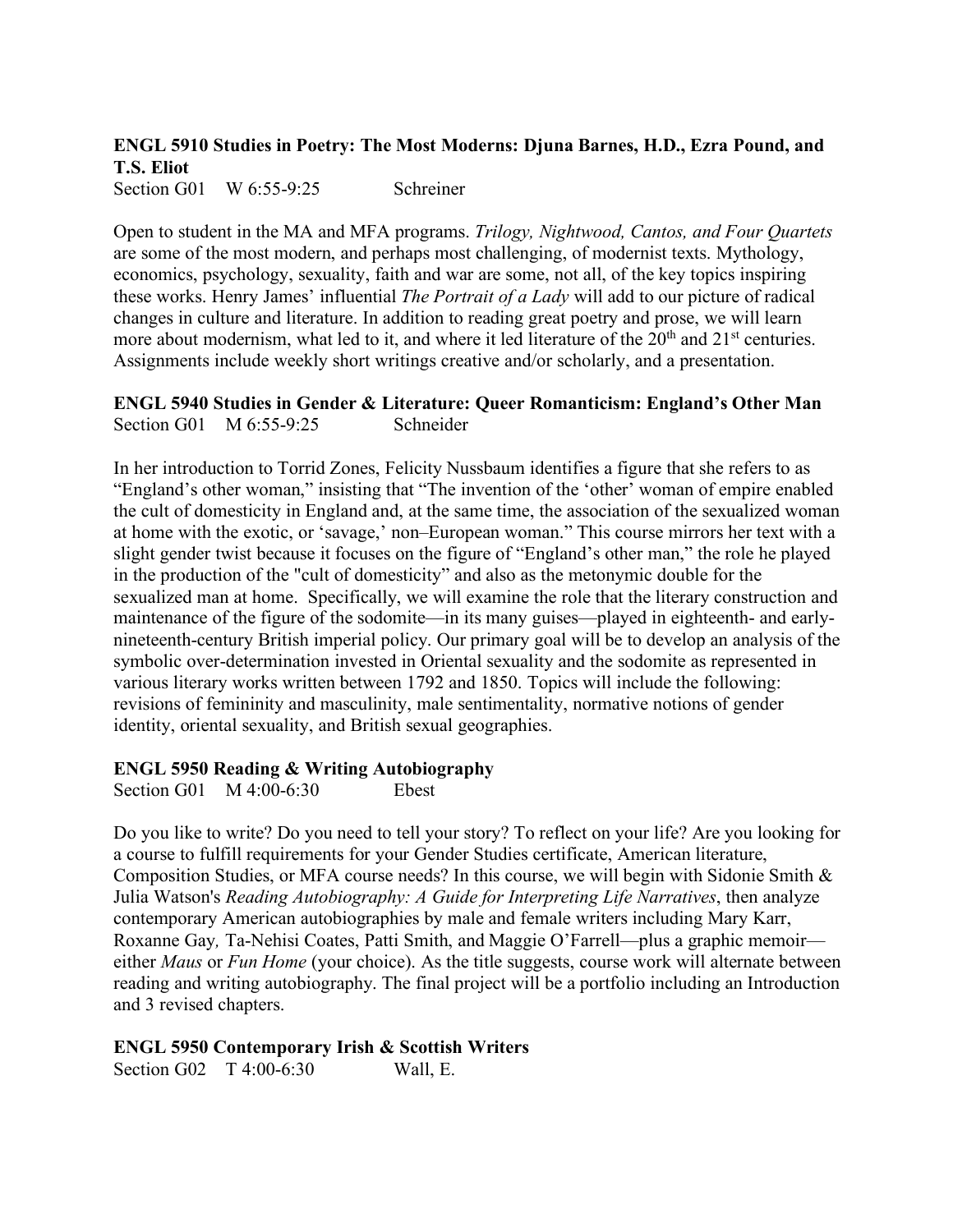This semester we will read the work of some of the most notable contemporary Irish and Scottish writers: Seamus Heaney, Eavan Boland, Alan Warner, Kathleen Jamie, Anne Enright, Colm Toibin, Martin McDonagh, and others. In addition to exploring poetry, prose, and drama, we will also examine the various literary, linguistic, social, and historical backgrounds to the works that these writers have produced. Students will be required to provide an in-class presentation and to write a scholarly essay.

## **ENGL 5950 The New Normal**

Section G03 R 4:00-6:30 Obermark

*"[The] realization that minds are best understood in terms of variety and difference rather than deviations from an imagined norm is aligned with a theoretical and activist stance called disability studies (DS). According to DS scholars and activists, disability is popularly imagined as a medical 'problem' that inheres in an individual, one that needs to be fixed ('cured') and is cause for sorrow and pity. DS countermands this popular belief by arguing that disability is a mode of human difference, one that becomes a problem only when the environment or context treats it as such."*

-Margaret Price, *Mad at School: Rhetorics of Mental Disability and Academic Life* (2011) At least a sixth of the people in the United States have some kind of disability. That fact alone suggests that disability is worth considering when we think about American culture. This course is meant to help you become more informed about disability as a matter of identity, language, writing, power, education, politics, literature, art, and more.

## **Course Objectives:**

Our broad goal is to develop an understanding of disability as a complex and crucial part of the world and of human experience. More specifically, we will work together to:

- Understand core concepts of disability studies and its emergence as a field
- Learn key definitions, categories, critiques, and controversies that comprise current research and scholarship in disability studies
- Understand and assess the value and effect of different ways of thinking about disability (which we'll refer to as "models of disability")—social, medical, cultural, human rights—in ways that are nuanced and historically savvy
- Become versed in the specifics of disability identity, from both community and individual perspectives
- Theorize and potentially implement disability-aware educational theories and practices
- Define and challenge what access means in relation to disability
- Discuss and analyze the ways in which disability and rhetoric (textual and visual) constantly intersect and influence one another
- Apply disability studies theories to works of literature, art, and film
- Explore new frontiers for your own possible engagement in disability studies
- Practice making our own work increasingly accessible (image descriptions, captions, scripts for presentations, etc.)

## **MFA Courses**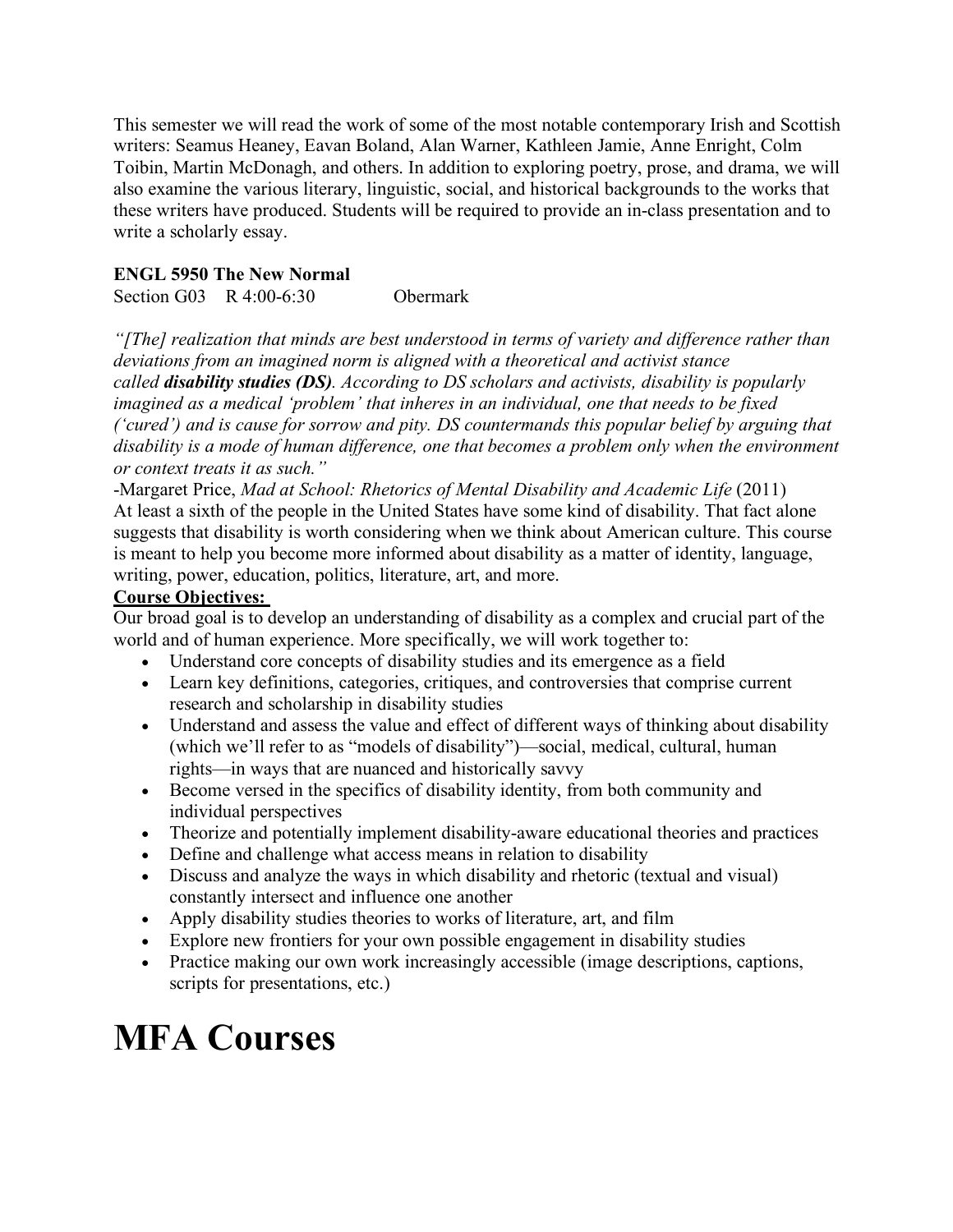### **ENGL 5110 Graduate Workshop in Fiction**

Section G01 R 6:55-9:25 Dalton

Prerequisites: Open to students in the creative writing program and to others with permission of instructor. Consists of a writing workshop in which fiction written by the students enrolled in the course is discussed and analyzed by the instructor and members of the class. Students will write and turn in for workshop a minimum of two short stories or novel chapters. Expect occasional handouts and craft lectures. Expect student fiction to be closely read and carefully considered by both the instructor and other students. The tone of the discussion will be encouraging but frank. By semester's end students will come away from this class with a list of specific recommendations for improving their stories and novel chapters and a surer sense of how good fiction works.

### **ENGL 5190 Literary Journal Editing**

Section G01 M 6:55-9:25 Dalton

Prerequisites: Open to students in the MFA program who have had at least one graduate writing workshops and to others with consent of the instructor. Students will serve as first readers of all submissions to the university's nationally-distributed literary journal, *Natural Bridge*. Our issue will focus on discovering and featuring work by new and emerging writers, as well as work by writers and poets with published books. Students will have considerable influence in deciding which writers get selected and published. They will also be involved in the production of issue #40 of the journal. By semester's end they will have hands-on experience in literary editing and a firm sense of what it takes for a manuscript to distinguish itself among hundreds of submissions. May be repeated for maximum graduate credit of nine hours.

## **ENGL 5910 Studies in Poetry: The Most Moderns: Djuna Barnes, H.D., Ezra Pound, and T.S. Eliot**

Section G01 W 6:55-9:25 Schreiner

Open to student in the MA and MFA programs. *Trilogy, Nightwood, Cantos, and Four Quartets* are some of the most modern, and perhaps most challenging, of modernist texts. Mythology, economics, psychology, sexuality, faith and war are some, not all, of the key topics inspiring these works. Henry James' influential *The Portrait of a Lady* will add to our picture of radical changes in culture and literature. In addition to reading great poetry and prose, we will learn more about modernism, what led to it, and where it led literature of the  $20<sup>th</sup>$  and  $21<sup>st</sup>$  centuries. Assignments include weekly short writings creative and/or scholarly, and a presentation.

## **ENGL 5950 Reading & Writing Autobiography**

Section G01 M 4:00-6:30 Ebest

Open to student in the MA and MFA programs. Do you like to write? Do you need to tell your story? To reflect on your life? Are you looking for a course to fulfill requirements for your Gender Studies certificate, American literature, Composition Studies, or MFA course needs? In this course, we will begin with Sidonie Smith & Julia Watson's *Reading Autobiography: A Guide for Interpreting Life Narratives*, then analyze contemporary American autobiographies by male